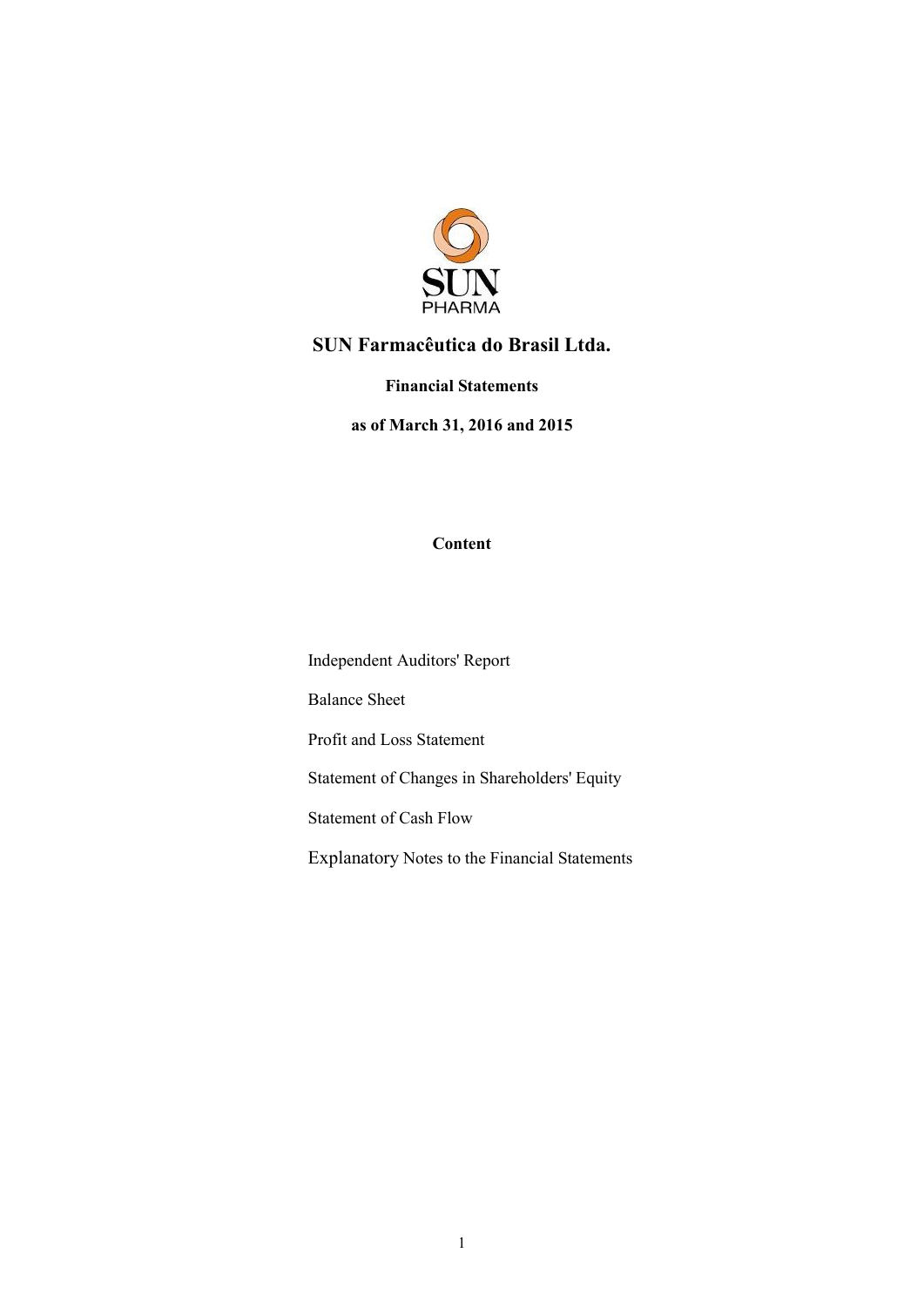# **INDEPENDENT AUDITORS' REPORT**

**To the Members and Executive Board of SUN Farmacêutica do Brasil Ltda. Goiânia - State of Goiás**

1. We have examined the financial statements of **SUN Farmacêutica do Brasil Ltda.** that comprise the balance sheet as of March 31, 2016 and the respective profit and loss statements, statements of change in shareholders' equity and cash flow statement for the fiscal year ended on that date, as well as the summary of the principal accounting practices and other Explanatory notes.

#### **Responsibility of the Management for the Financial Statements**

2. The company management is responsible for the preparation and adequate presentation of the financial statements in accordance with the accounting practices adopted in Brazil, as well as for the internal controls that it has determined as necessary to allow for the preparation of these financial statements free from relevant distortions, regardless whether caused by fraud or error.

#### **Responsibility of the Independent Auditors**

3. It is our responsibility to express an opinion about these financial statements based on our audit conducted in accordance with the Brazilian and International Standards on Auditing. Those standards require the compliance with ethical requirements by the auditor and that the audit be planned and conducted with the purpose of obtaining reasonable certainty that the financial statements are free from relevant distortions.

4. An audit involves the execution of selected procedures to obtain audit evidence about the amounts and disclosures in the financial statements. The selected procedures depend on the auditor's discretion, including the assessment of the risks of relevant distortion in the financial statements, regardless whether caused by fraud or error. In such risk assessment, the auditor considers the internal controls relevant for the preparation and adequate presentation of the financial statements of the Entity, to plan the audit procedures that are appropriate under the circumstances, but not in order to express an opinion on the effectiveness of such internal controls of the Entity. An audit also includes evaluating the appropriateness, as well as the presentation evaluation of the financial statements drawn up together.

5. We believe that the evidence obtained in the audit is sufficient and appropriate to provide a basis for our opinion.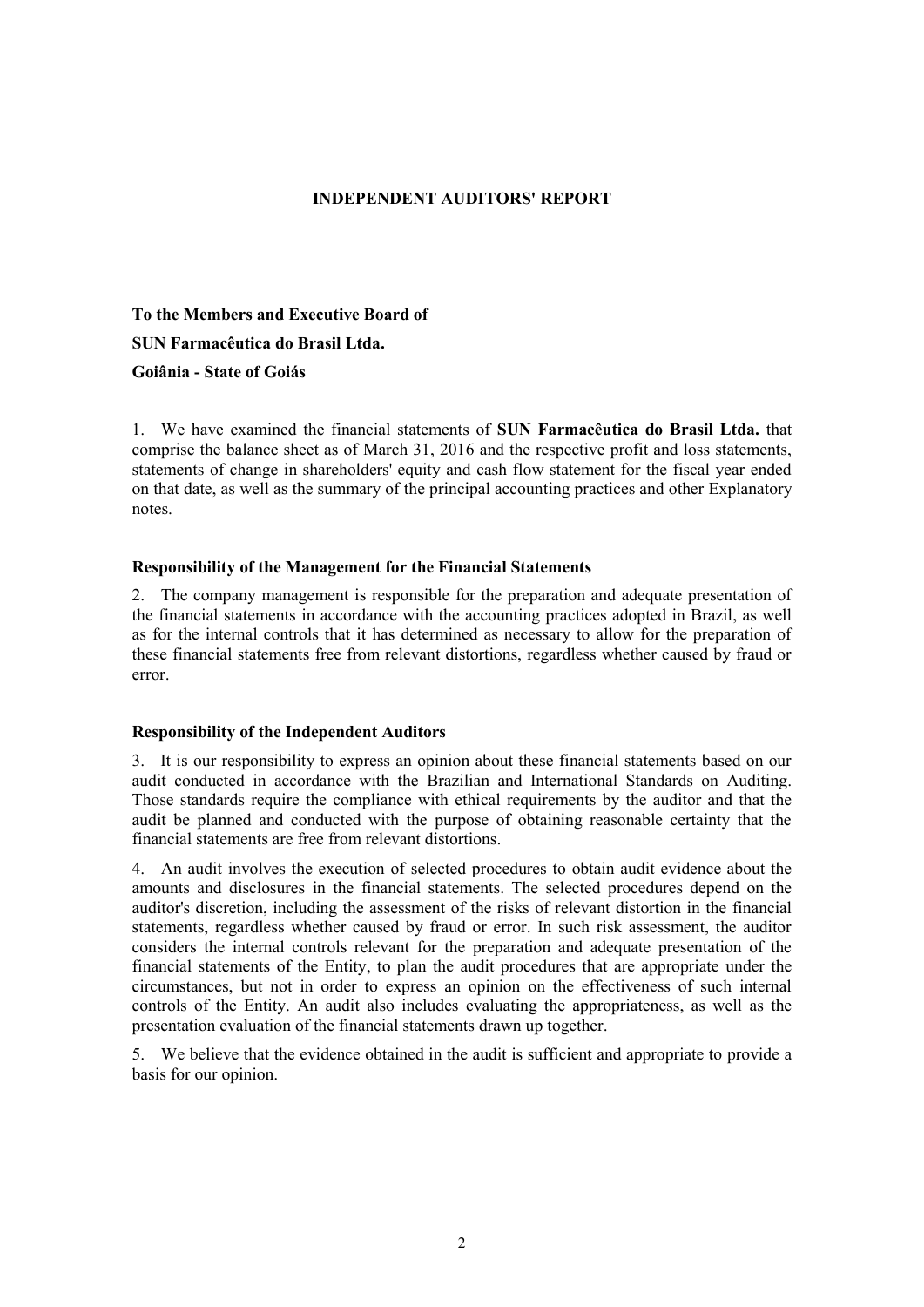# **Opinion**

6. In our opinion, the financial statements present fairly, in all relevant aspects, the equity and financial position of **SUN Farmacêutica do Brasil Ltda**., on March 31, 2016, the performance of its operations and its cash flow for the fiscal year ended on that date, in accordance with the accounting practices adopted in Brazil.

# **Other Matters**

7. During the fiscal year ended on March 31, 2016, the Company featured Unsecured Liabilities in the amount of R\$ 116,867,902. The financial statements were prepared under the presumption that the Company will continue its normal operations. The company management has no intention of discontinuing operations, and, in that sense, the financial statements do not include any adjustments to the Assets or Liabilities accounts that might be required in the case of a potential discontinuation of the operations. Attenuating the situation is also the fact that of the total current and non-current liabilities of R\$ 156,017,606, 77.9% are obligations towards Parent Companies / Related Parties, whereby the remaining liabilities are perfectly supported by the current liquidity ratio of 1.042.

São Paulo, May 17, 2016.



**Enrolled with the Regional Accounting Board - São Paulo Chapter ("CRC-SP") under No. 2SP021055/O-1**

**Paulo Cesar R. Peppe**

Enrolled with the Regional Accounting Board - São Paulo Chapter ("CRC-SP") under No. 1SP095009/O-5

#### **Helio Marcio Rodrigues Gomes**

Enrolled with the Regional Accounting Board - São Paulo Chapter ("CRC-SP") under No. 1SP195873/O-2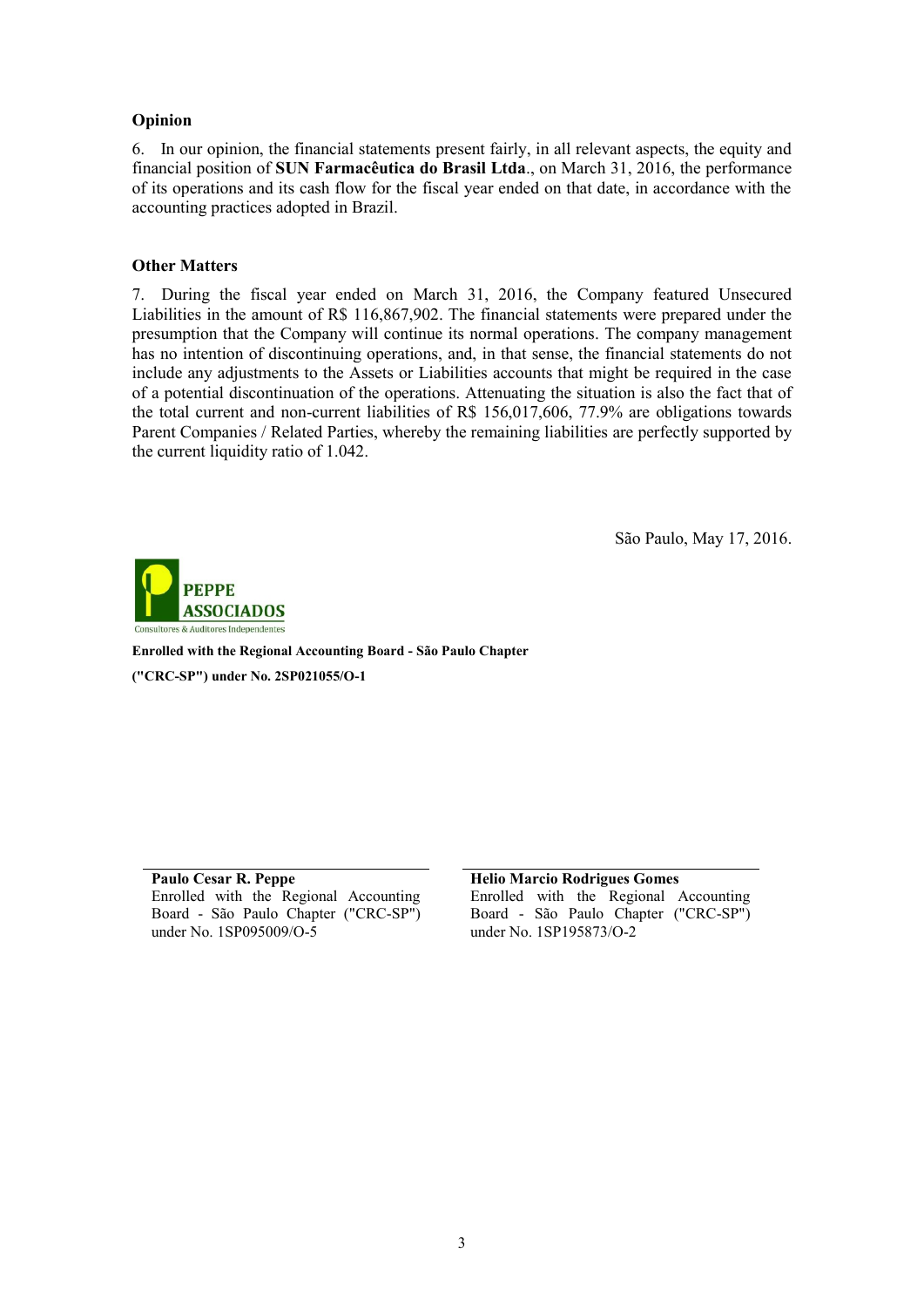

# **Balance Sheet Fiscal Years ended on March 31, 2016 and 2015**

|                                      |              |            |            | (in Reais)                                                             |              |                 |                |
|--------------------------------------|--------------|------------|------------|------------------------------------------------------------------------|--------------|-----------------|----------------|
| <b>ASSETS</b>                        | <b>Notes</b> | 3/31/2016  |            | 3/31/2015 LIABILITIES and NET EQUITY                                   | <b>Notes</b> | 3/31/2016       | 3/31/2015      |
| <b>CURRENT</b>                       |              |            |            | <b>CURRENT</b>                                                         |              |                 |                |
| Cash and cash equivalents            | 4            | 3,339,267  |            | 2,537,109 Loans and financing                                          | 10           | 339,900         | 509,850        |
| Accounts receivable from customers   | 5            | 4,715,012  |            | 2,920,128 Suppliers                                                    | 11           | 31,153,726      | 9,499,401      |
| Stock                                | 6            | 16,118,239 |            | 6,160,638 Social charges                                               | 12           | 2,240,802       | 1,172,985      |
| Taxes recoverable                    |              | 2,206,217  |            | 184,696 Tax obligations                                                | 13           | 310,325         | 1,035,616      |
| Prepaid expenses                     |              | 26,877     |            | 26,426 Other accounts payable                                          |              | 303,318         | 108,363        |
| Other credits                        | 7            | 278,673    | 1,010,199  |                                                                        |              |                 |                |
|                                      |              |            |            | <b>Total current liabilities</b>                                       |              | 34,348,071      | 12,326,214     |
| <b>Total current assets</b>          |              | 26,684,284 | 12,839,195 |                                                                        |              |                 |                |
|                                      |              |            |            | <b>NON-CURRENT</b>                                                     |              |                 |                |
| <b>NON-CURRENT</b>                   |              |            |            | <b>Long-term Liabilities</b>                                           |              |                 |                |
| <b>Long-term Receivables</b>         |              |            |            | Loans and financing                                                    | 10           | $\theta$        | 339,900        |
| Other credits                        |              | 51,324     |            | 51,900 Obligations towards related parties                             | 14           | 121,561,535     | 96,869,707     |
|                                      |              |            |            | Other long-term obligations                                            |              | 108,000         | 28,800         |
|                                      |              | 51,324     | 51,900     |                                                                        |              |                 |                |
|                                      |              |            |            | <b>Total non-current liabilities</b>                                   |              | 121,669,535     | 97,238,407     |
| <b>Property, Plant and Equipment</b> | 8            | 12,383,186 | 11,931,218 |                                                                        |              |                 |                |
| <b>Intangible Assets</b>             | 9            | 30,910     |            | 45,672 NET EQUITY                                                      |              |                 |                |
|                                      |              |            |            | Capital stock                                                          | 16           | 5,573,482       | 5,573,482      |
|                                      |              | 12,414,096 |            | 11,976,889 Accumulated losses                                          |              | (122, 441, 385) | (90, 270, 119) |
| <b>Total non-current assets</b>      |              | 12,465,420 |            | 12,028,789 Total net equity                                            |              | (116, 867, 903) | (84,696,637)   |
| <b>Total Assets</b>                  |              | 39,149,704 |            | 24,867,984 Total Liabilities and Net Equities                          |              | 39,149,704      | 24,867,984     |
|                                      |              |            |            |                                                                        |              |                 |                |
|                                      |              |            |            | The explanatory notes are an integral part of the Financial Statements |              |                 |                |
|                                      |              |            |            |                                                                        |              |                 |                |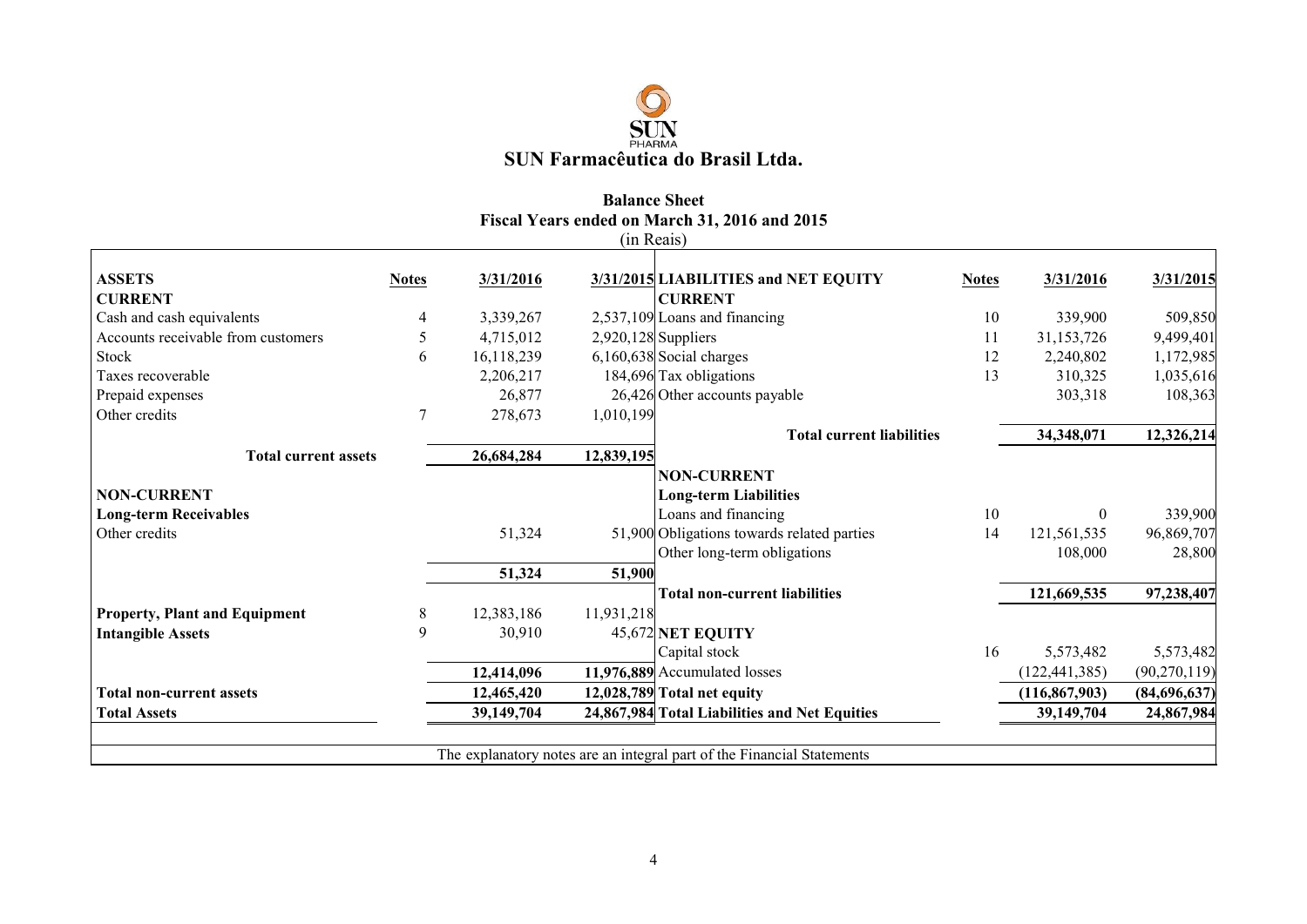# **Profit and Loss Statement Fiscal Years ended on March 31, 2016 and 2015** (in Reais)

|                                                                        |    | 3/31/2016      | 3/31/2015                        |
|------------------------------------------------------------------------|----|----------------|----------------------------------|
| Net operating revenues                                                 | 19 | 32,954,048     | 21,213,725                       |
| (-) Costs for products sold                                            |    | (32,379,514)   | (17,902,060)                     |
| Net profit                                                             |    | 574,534        | 3,311,665                        |
| <b>Operating expenses and revenues</b>                                 |    | (13, 831, 127) | (9,767,249)                      |
| Administrative and commercial expenses Other operating revenues        |    | (1,863,710)    | (1,909,822)                      |
| <b>Earnings before financial expenses and revenues</b>                 |    | (15, 120, 303) | (8,365,406)                      |
| <b>Financial expenses and revenues</b>                                 |    |                |                                  |
| Financial expenses                                                     | 20 | (17, 194, 738) | (38, 232, 667)                   |
| Financial revenues                                                     | 20 | 143,775        | 4,235,551                        |
| <b>Total financial expenses and revenues</b>                           |    | (17,050,963)   | (33,997,116)                     |
| Earnings before income tax and social contribution                     |    | (32, 171, 266) |                                  |
| Net profit / loss of the fiscal year                                   |    | (32.171, 266)  | $(42,362,522)$<br>$(42,362,522)$ |
| Amount of capital units of interest                                    |    | 5,573,482      | 5,573,482                        |
| Result per unit of interest (R\$)                                      |    | (5.77)         | (7.60)                           |
| The explanatory notes are an integral part of the Financial Statements |    |                |                                  |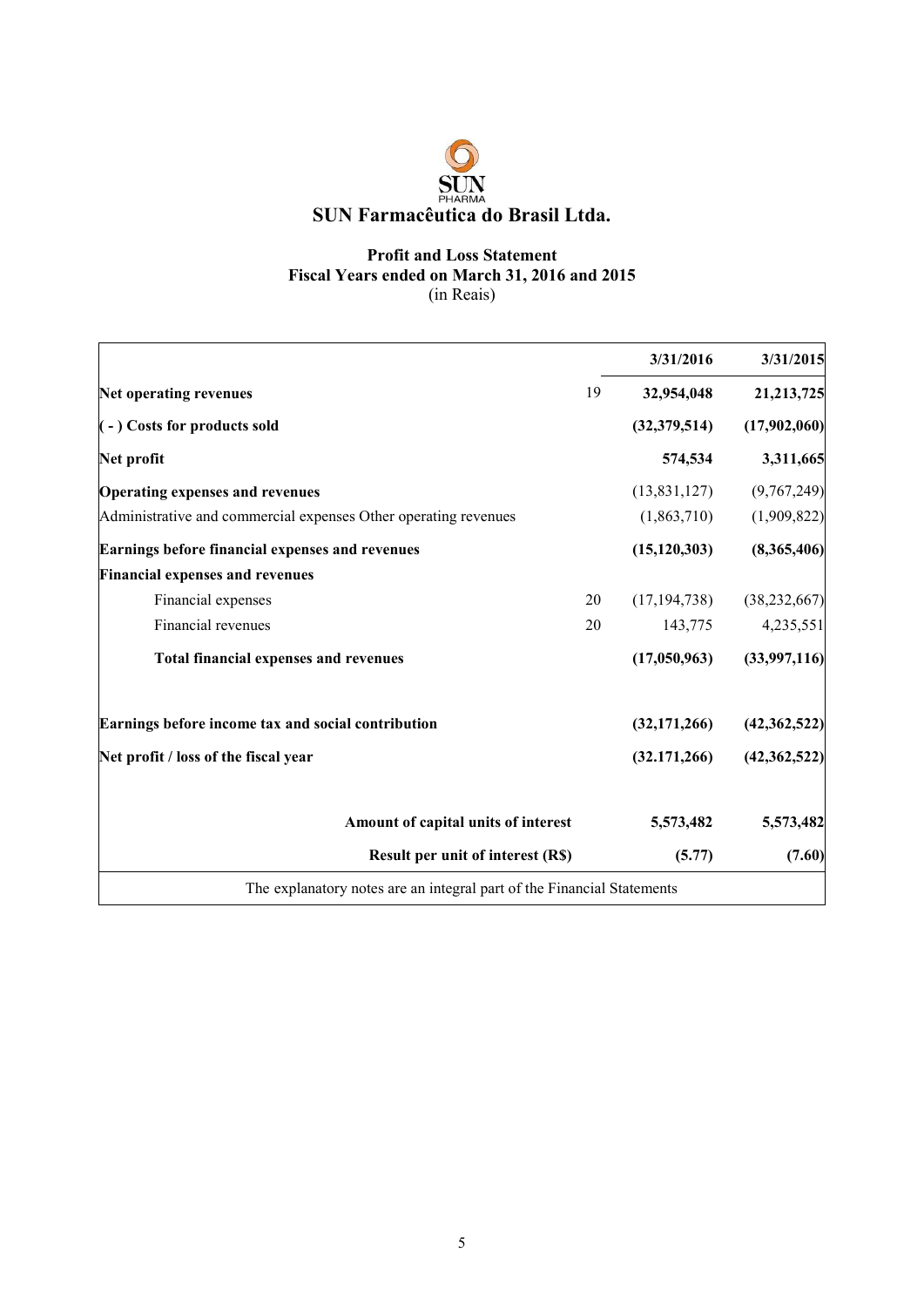

# **Statement of Changes in Shareholders' Equity Fiscal Years ended on March 31, 2016 and 2015** (in Reais)

|                                                  |                                                                        | Accumulated     |                 |
|--------------------------------------------------|------------------------------------------------------------------------|-----------------|-----------------|
|                                                  | <b>Paid-up Capital Stock</b>                                           | Income          | <b>Total</b>    |
| Balance on March 31, 2014                        | 5,573,482                                                              | (47,907,597)    | (42, 334, 115)  |
| Net result of the fiscal year ended on 3/31/2015 |                                                                        | (42,362,522)    | (42, 362, 522)  |
| <b>Other Comprehensive Income</b>                |                                                                        |                 |                 |
| - None                                           |                                                                        |                 |                 |
| Balance on Monday, March 31, 2015                | 5,573,482                                                              | (90,270,119)    | (84,696,637)    |
| Net result of the fiscal year ended on 3/31/2016 |                                                                        | (32, 171, 266)  | (32, 171, 266)  |
| <b>Other Comprehensive Income</b>                |                                                                        |                 |                 |
| - None                                           |                                                                        |                 |                 |
| Balance on 31 March, 2016                        | 5,573,482                                                              | (122, 441, 385) | (116, 867, 903) |
|                                                  |                                                                        |                 |                 |
|                                                  | The explanatory notes are an integral part of the Financial Statements |                 |                 |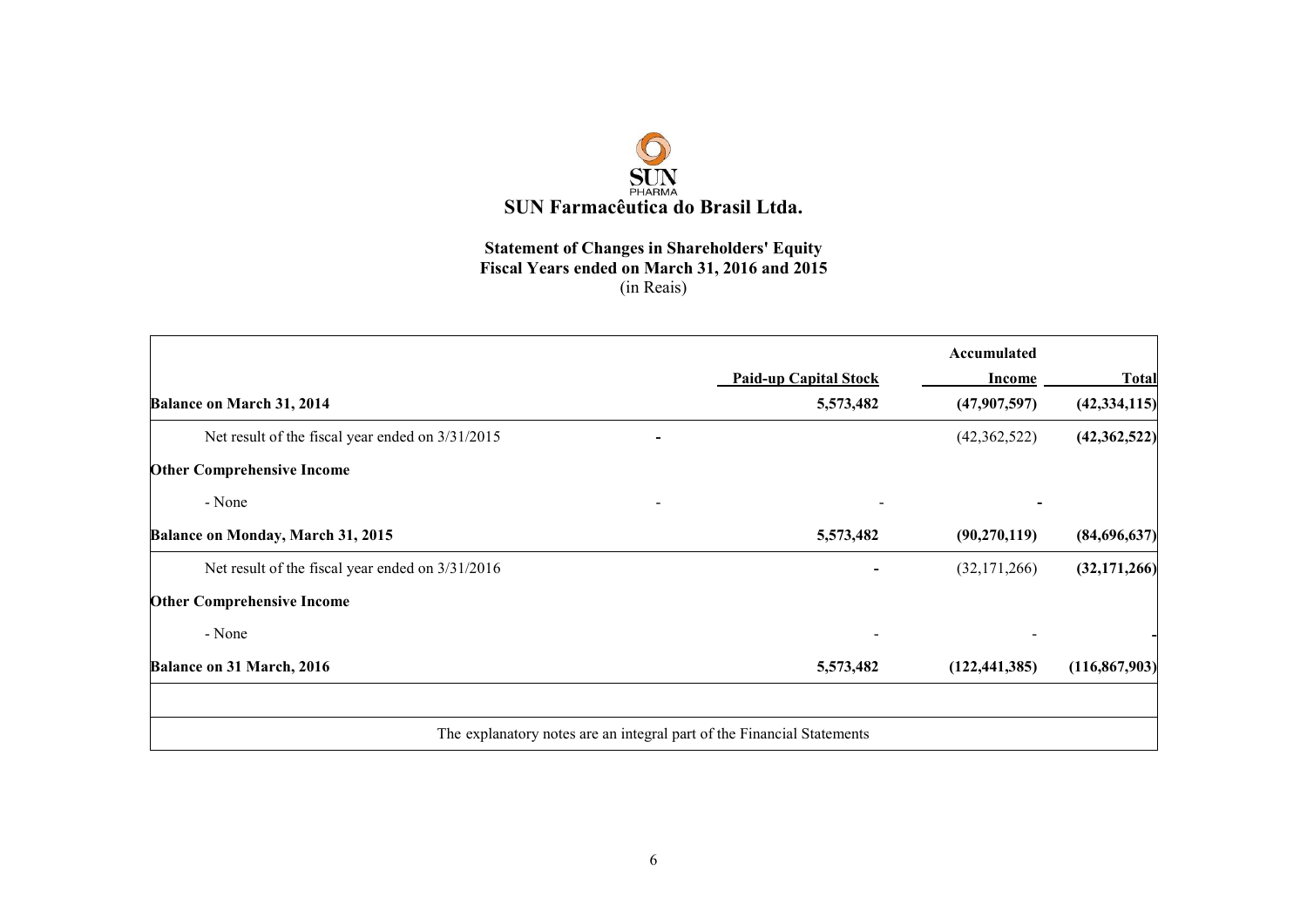

# **Cash Flow Statement Fiscal Years ended on March 31, 2016 and 2015**

(in Reais)

|                                                                        | 3/31/2016      | 3/31/2015      |
|------------------------------------------------------------------------|----------------|----------------|
| <b>Cash flow from operations:</b>                                      |                |                |
| Earnings before income tax and social contribution                     | (32, 171, 266) | (42, 362, 522) |
| Items not affecting the cash:                                          |                |                |
| Write-off of fixed assets                                              | 76,790         |                |
| Depreciations and amortizations                                        | 1,241,361      | 1,472,796      |
| Inflation adjustment and interest on loans - non-current liabilities   | 18,457,215     | 31,075,283     |
|                                                                        | (12, 395, 900) | (9,814,443)    |
| Variations to the Current Assets and Long-term Receivables             |                |                |
| Accounts receivable from customers                                     | (1,794,884)    | 633,455        |
| Stock                                                                  | (9,957,601)    | 7,414,584      |
| Taxes recoverable                                                      | (2,021,521)    | 82,029         |
| Prepaid expenses                                                       | (451)          | (16, 899)      |
| Other credits                                                          | 731,526        | (476, 139)     |
| Other credits - non-current                                            | 576            | (28,500)       |
|                                                                        | (13, 042, 355) | 7,608,531      |
| Variance in the Current Liabilities and Long-term Liabilities          |                |                |
| Suppliers                                                              | 21,654,325     | 409,198        |
| Social charges                                                         | 1,067,817      | (148, 405)     |
| Tax obligations                                                        | (725, 290)     | 291,729        |
| Other accounts payable                                                 | 274,156        | 36,863         |
|                                                                        | 22,271,007     | 589,386        |
| <b>Total Operating Activities</b>                                      | (3,167,248)    | (1,616,527)    |
| <b>Investment Activities</b>                                           |                |                |
| Acquisition of intangible assets                                       | $\theta$       | (23, 107)      |
| Acquisition of fixed assets                                            | (1,948,854)    | (544, 727)     |
| <b>Total Investment Activities</b>                                     | (1,948,854)    | (567, 834)     |
| <b>Financing Activities</b>                                            |                |                |
| Loans and financing - current liabilities                              | (169,950)      | 42,524         |
| Loans and financing - non-current liabilities                          | $\theta$       | (552, 338)     |
| Related parties                                                        | 6,088,210      | 2,778,199      |
| <b>Net Funds Used in Financing Activities</b>                          | 5,918,260      | 2,268,386      |
| <b>Total Cash Flow Effects</b>                                         | 802,158        | 84,025         |
| <b>Cash and Cash Equivalents Variance</b>                              |                |                |
| Final cash and cash equivalents balance                                | 3,339,267      | 2,537,109      |
| Opening cash and cash equivalents balance                              | 2,537,109      | 2,453,084      |
| <b>Cash Variance</b>                                                   | 802,158        | 84,025         |
| The explanatory notes are an integral part of the Financial Statements |                |                |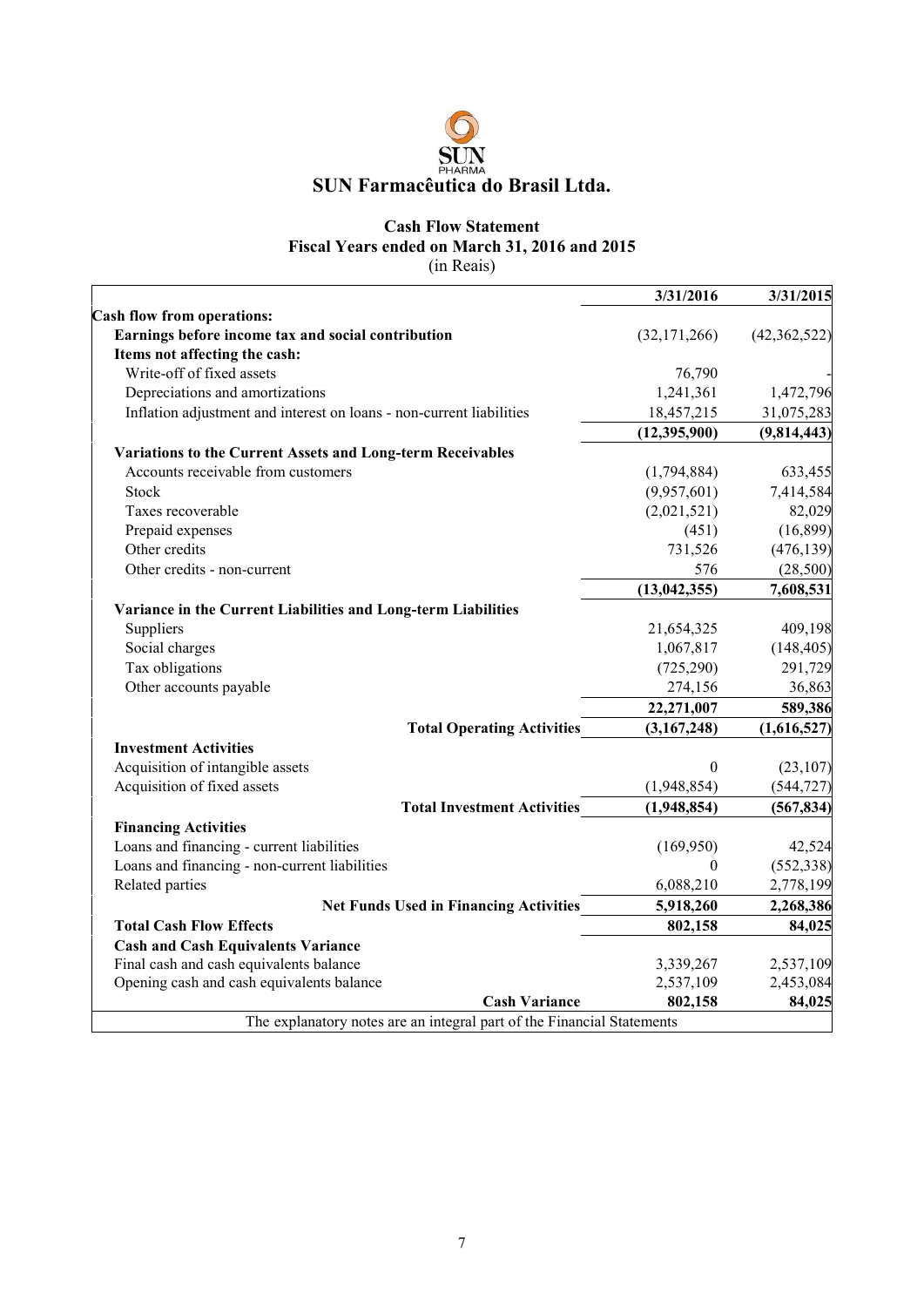

# **1 - Operating Context**

SUN Farmacêutica do Brasil Ltda., founded on April 10, 2002, has its head office in the city of Goiânia - State of Goiás. Its corporate purpose is the manufacture, import, export and trade of pharmaceutical products in general, as well as the import, export and distribution of pharmaceutical supplies, medical devices and similar goods.

The company has a branch in the city of São Paulo - State of São Paulo, with the corporate purpose of Administrative Office.

In November 2014, the share holders decided by mutual agreement to change the corporate name of the company from TKS FARMACEUTICA LTDA to SUN FARMACÊUTICA DO BRASIL LTDA., and it henceforth bears the assumed name: SUN FARMACÊUTICA DO BRASIL LTDA.

#### **2 - Presentation of the Financial Statements**

The financial statements have been drawn up in accordance with the Brazilian Accounting Standards, in compliance with NBC TG 1000 - Accounting for Small and Mid-size Companies, Resolution 1255/09 of the Federal Accounting Board - CFC, as well as, where applicable, with regard to the other CFC Resolutions applicable to the CPC Pronunciations and, where applicable, with due regard for the aspects of Law No. 11.638/07 and Law No. 11.941/09 and recently of Law No. 12.973/2013.

The amounts presented in the statements are expressed in Reais and a result of the accumulation of par values, in accordance with the accounting practices described in explanatory Note No. 3.

The Company has adopted Law No. 6404/76 and its amendments introduced by Law No. 11.638/07 that modified, revoked and introduced new provisions to the Business Corporation Act. Such law principally aimed at updating the Brazilian corporate law in order to allow for the convergence process of the Brazilian accounting practices with those contained in the International Financial Reporting Standards (IFRS).

# **3** - **Summary of the Principal Accounting Practices**

#### **a. Ascertainment of the results**

The results of the company's operations are ascertained in accordance with the accounting method of the fiscal years. The product sales revenue, as well as costs and expenses are recognized in the result due to its realization.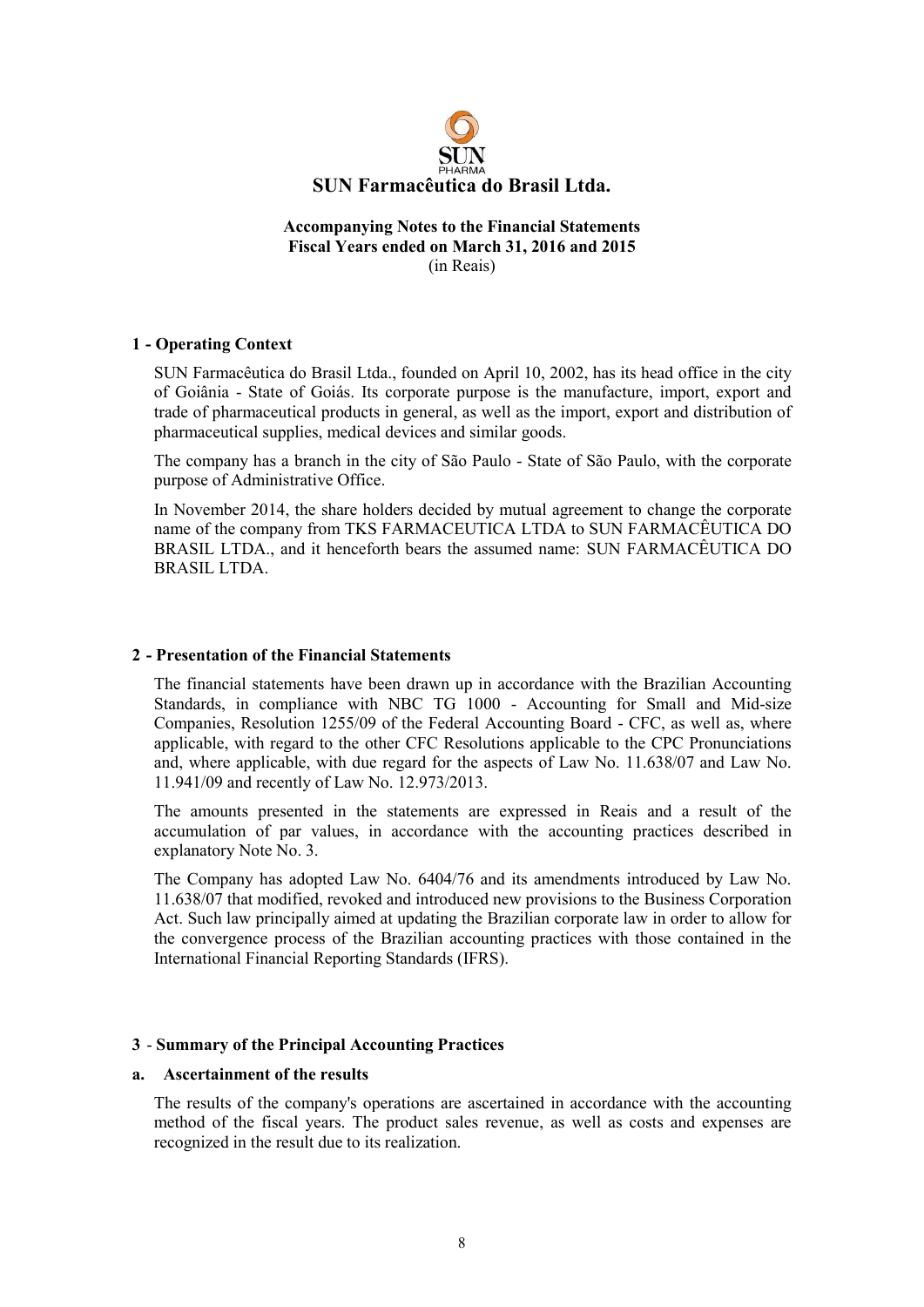

#### **b. Cash and Cash Equivalents**

Cash and cash equivalents include money in cash, balances on checking accounts and highliquidity financial short-term investments that are promptly convertible into a known amount of cash and bear an insignificant risk of change of market value. The financial investments are booked at cost, whereby the earnings made during the fiscal years are added, and although transactions were made in the period, at the closing date in March 2016, no balances were outstanding.

#### **c. Financial Instruments**

The financial instruments are only recognized from the date on which the company becomes part of the contractual provisions of the financial instruments. When recognized, they are initially booked at their fair value plus transaction costs that are directly attributable to their being acquired or taken out. On March 31, 2016, the book value of the financial instruments of the company, represented mainly by availabilities, accounts receivable from customers, accounts payable to suppliers and loans taken out from financial institutions and affiliates, are equivalent to their market value. The company does not make use of financial instruments in index exchange (SWAP) transactions or that involve Risk Derivatives transactions.

# **d. Conversion from Foreign Currencies**

The Management of the company has defined that its functional currency is the Real, in accordance with the standards described in NBC TG 1000 - Accounting for Small and Midsize Companies, Section 30 - Effects on the Changes in Exchange Rates and Conversion of Financial Statements.

Transactions in foreign currency, that means all those that are not carried out in the functional currency, are converted according to the exchange rate on the dates of each transaction. Monetary liabilities expressed in a foreign currency are converted to the functional currency according to the exchange rate on the closing date. The gains and losses due to exchange rate variations concerning the monetary assets and liabilities are recognized in the profit and loss statement.

# **e. Accounts Receivable from Customers**

The accounts receivable from customers are assessed at the billed amount, including the respective taxes, and deducted from the adjustment to cover potentially non-performing credits from those accounts receivable.

The adjustment for doubtful loans is set forth based on the balance of securities overdue for over 6 months. The management of the company creates adjustments for doubtful loans only in order to cover risks of potential losses; therefore, this does not reflect the absolute incapacity of receipt. The balance on the date of the balance sheet is considered sufficient to cover potential losses when realizing amounts receivable from customers and other credits, taking into consideration the analysis of the outstanding transactions, of the existing bonds and of the specific risks presented.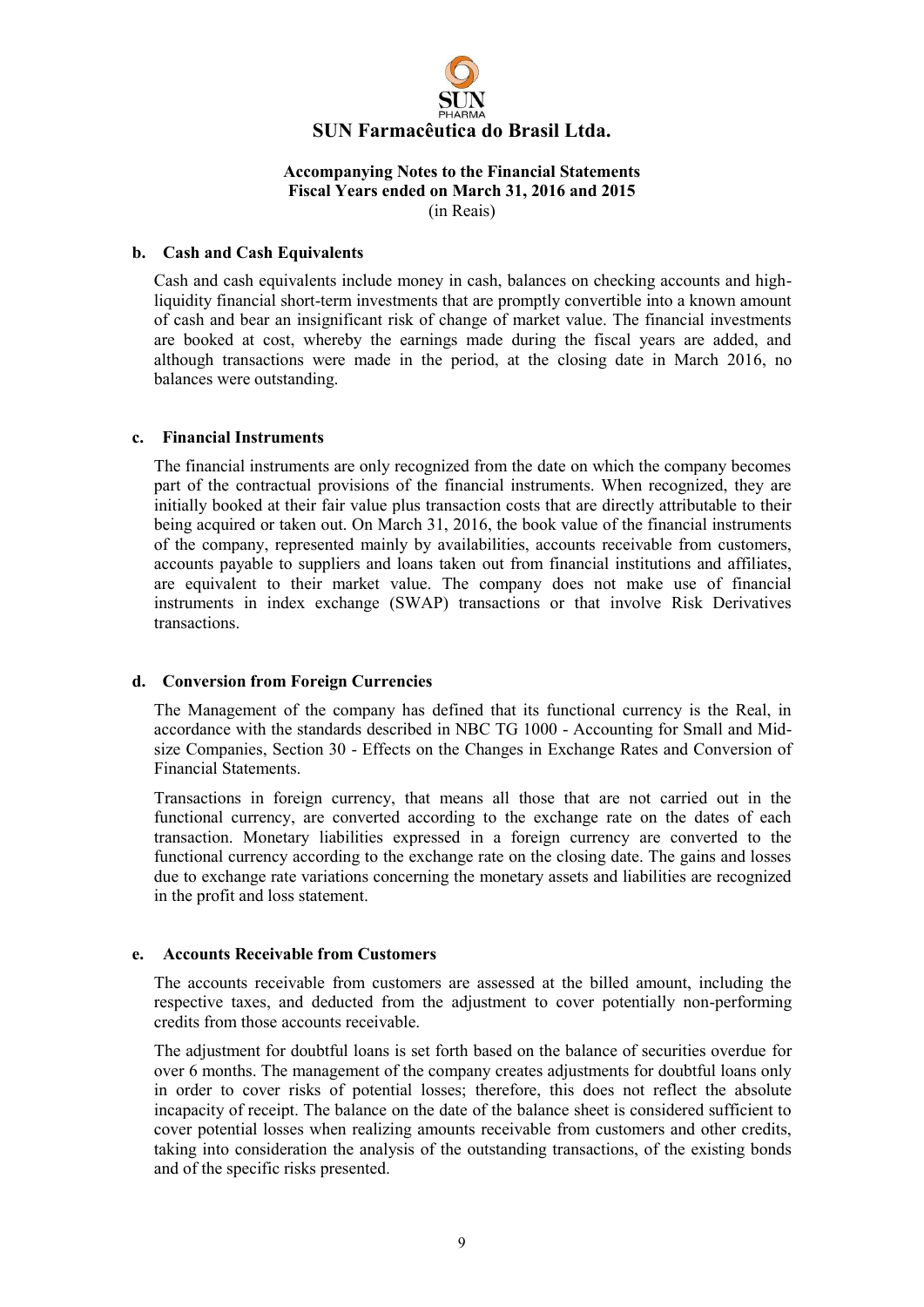

#### **f. Stock**

The expenses for material purchases are controlled in the stock at average cost and do not exceed the replacement cost or the net realizable value. The stock costs for products being processed and finished products include, in addition to the average costs of the used raw material, the general manufacturing expenses as well as labor in the processing, and the depreciation charges of the machines used in the process according to the absorption criterion.

#### **g. Property, Plant and Equipment**

The Fixed Assets are booked at acquisition or construction cost, net of accumulated depreciations. The depreciations are calculated according to the straight-line method over the acquisition or construction cost, in accordance with the estimated useful life time of the assets, depending on their usage, in accordance with the rates disclosed in explanatory Note No. 8. Gains and losses in disposals are determined by the comparison of the sales amounts with the book values and are booked as other Operational revenues/ expenses.

Repair and maintenance costs are expensed during the period in which they are incurred. The costs of the principal acquisitions is included in the book value of the asset in the moment when is probable that the future economic benefits that exceed the performance standard initially assessed for the existing asset will flow towards the company. The principal renovations are depreciated during the remaining useful life of the related asset.

#### **h. Intangible Assets**

Made up of amounts spent on trademarks and patents and on the acquisition of software licenses of use. The latter have been amortized at an annual rate of 20%.

# **i. Reduction of the Recoverable Amount of the Assets - Section 27, NCB TG 1000 - Accounting for Small and Mid-size Companies**

Aims at ensuring that the assets are not booked at a value higher than the one that will be recovered in time by the use of the operations of the entity or in its potential sale. The company deemed that it would not be necessary to conduct impairment tests and, therefore, losses due to recognizable devaluation were not ascertained.

# **j. Loans and Financing**

Financial charges and inflation adjustments of the loans are booked depending on the time elapsed and ascertained in accordance with the terms of the contracts. Mainly made up of contracts aiming at the extension of the production capacity, as well as at modernization and in order to meet working capital needs.

#### **k. Labor Provisions and Charges**

On the balance date, the provision for vacations was made based on the rights acquired by the employees, including the corresponding social charges.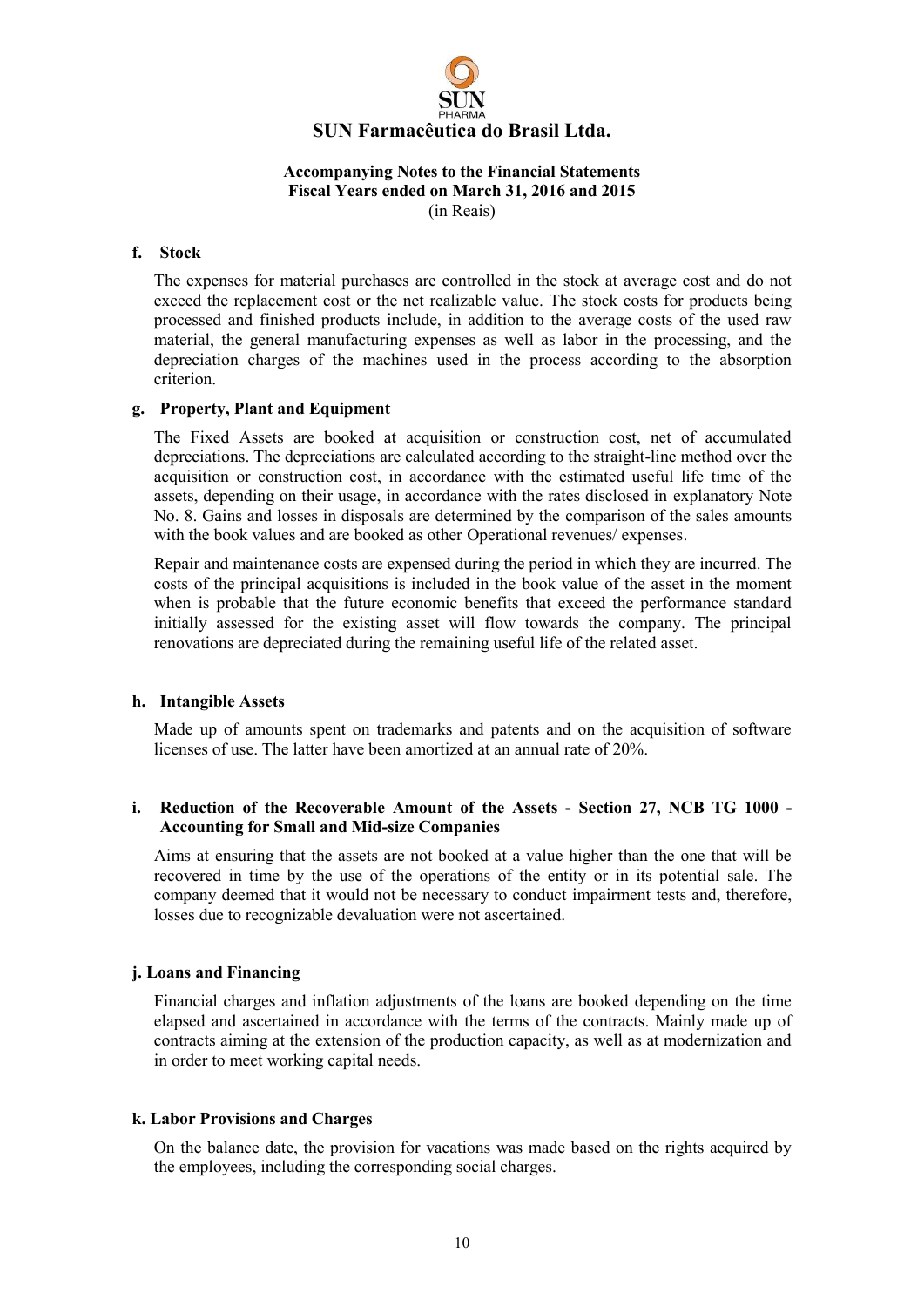

#### **I. Income Tax and Social Contribution**

The corporate income tax and the social contribution are calculated based on net profit, and suspended or reduced, for which the applicable legislation is considered for calculation purposes and the rates of 15% plus 10% on the calculation base excessive of R\$ 240,000 for income tax and 9% for the social contribution are applied. In view of the losses of the fiscal year, the company did not pay taxes.

#### **m. Other Assets and Liabilities**

An asset is recognized in the balance sheet when it is likely that its future economic benefits will be generated in favor of the company and its cost or value can be measured with certainty.

The current and non-current liabilities are stated at their known or calculable values plus, where applicable, the corresponding charges and monetary variations until the date of the balance sheet.

The provisions are recorded based on the best estimates of the risk involved. The financial statements, thus, include various estimates based on objective and subjective factors, depending on the judgment of the management for the determination of adequate values to be booked. The settlement of transactions involving such estimates may result in amounts diverging from those booked in the financial statements due to imprecision inherent to the value determination process, which is why the management periodically reviews such estimates and premises.

Estimates and premises are used in the selection of the useful lives of the property, plant and equipment for the creation of the adjustment to the potential risk that their accounts receivable might not be realized, as well as in the analysis of the other risks for the determination of other provisions, including for contingent and other similar liabilities, in addition to the assessment of the financial instruments and other assets and liabilities on the date of the balance sheet.

The realizable rights and liabilities falling due are classified as Current when their realization or settlement occurs within the twelve months subsequent to the date on which the financial statements are presented. Otherwise, they are stated as Non-current.

|                         | 2016      | 2015      |
|-------------------------|-----------|-----------|
| Cash - in Reais         | 0.710     | 2,320     |
| Banks - deposit account | 773,898   | 2,534,789 |
| Financial investments   | 2,564,659 |           |
| Total                   | 3,339,267 | 2,537,109 |

# **4** – **Cash and Cash Equivalents**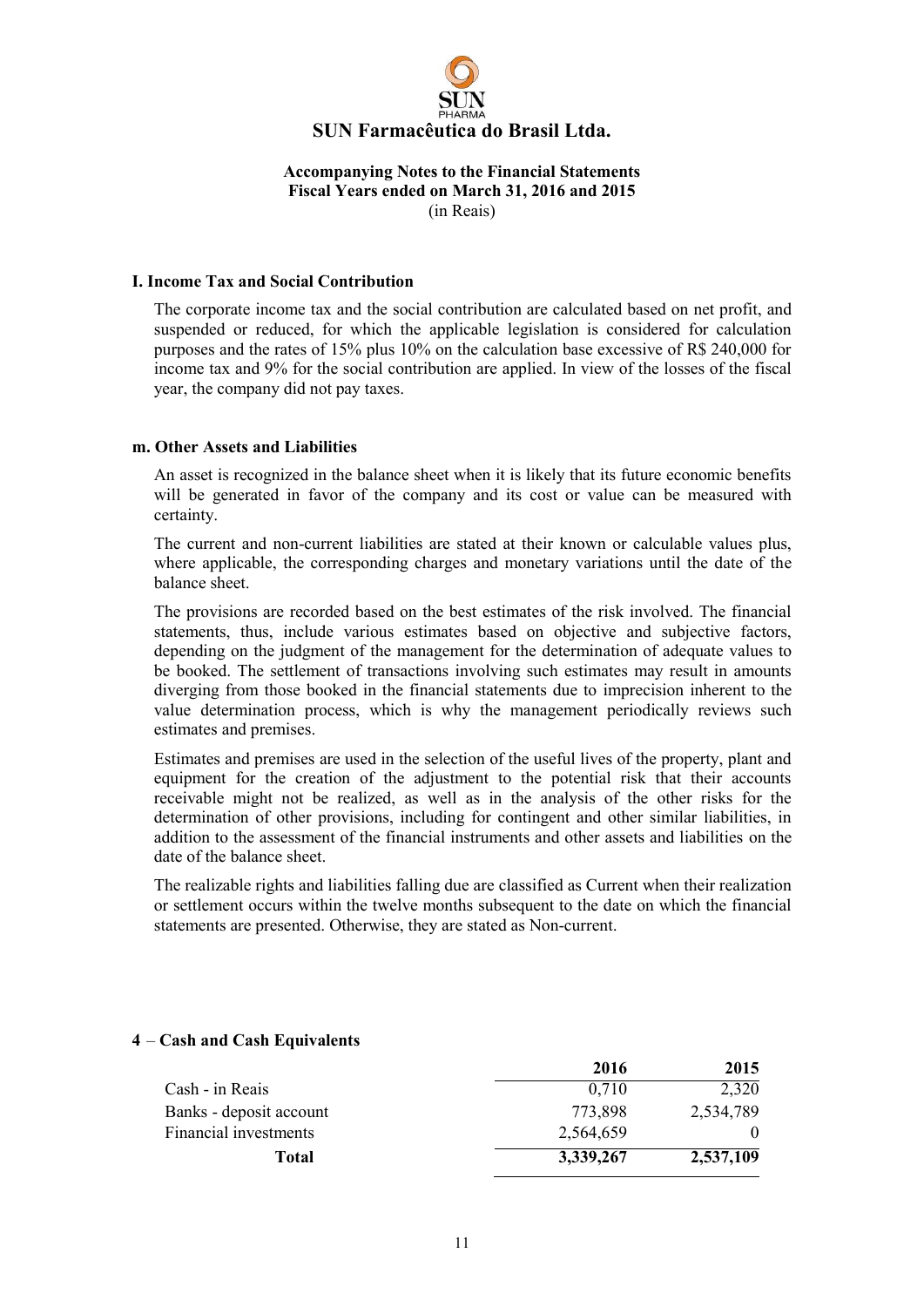# **Accompanying Notes to the Financial Statements Fiscal Years ended on March 31, 2016 and 2015** (in Reais)

#### **5** –**Accounts Receivable from Customers**

| 2016       | 2015       |
|------------|------------|
| 5,643,677  | 3,800,904  |
| $-864,862$ | $-880,776$ |
| $-63,803$  | -880,776   |
| 4,715,012  | 2,920,128  |
|            |            |

On 3/31/2016, the total gross value of the Bills Receivable of the company was distributed by due dates:

| <b>Falling Due</b>      | R\$       |           |
|-------------------------|-----------|-----------|
| Within up to 30 days    | 3,053,171 |           |
| between 31 and 60 days  | 1,580,553 |           |
| between 61 and 90 days  | 6,000     |           |
| 91 days and more        |           |           |
| Sub-total               |           | 4,639,725 |
| Overdue                 |           |           |
| Within up to 30 days    | 76,362    |           |
| between 31 and 60 days  | 5,739     |           |
| between 61 and 90 days  | 6,293     |           |
| between 91 and 180 days | 25,910    |           |
| 180 days and more       | 889,647   |           |
| Sub-total               |           | 1,003,952 |
| <b>Grand Total</b>      |           | 5,643,677 |

#### **6** – **Stock**

|                                             | 2016         | 2015       |
|---------------------------------------------|--------------|------------|
| Raw material                                | 2,121,745    | 2,121,745  |
| Packaging material                          | 882,482      | 882,482    |
| Finished products                           | 2,165,916    | 2,165,916  |
| Products for resale                         | 1,499,144    | 1,499,144  |
| Consumer goods                              | 145,079      | 145,079    |
| Imported products – samples                 | 132,138      | 132,138    |
| Cut off Adjustment                          | 38,689       |            |
| (-) Adjustm. Net. Real. Value (a)           |              | $-707,808$ |
| (-) Adjustm. Recov. Value Est. Obsolete (b) | $-1,773,699$ | $-78,058$  |
| Total                                       | 16,116,239   | 6,160,638  |

The balance stated in the accounts above identified as (a) - overdue stock; and (b) - stock to fall due in the next 6 months. The management has made the adjustment and awaits the authorization of the National Health Surveillance Agency ("Anvisa") so that they can be burnt.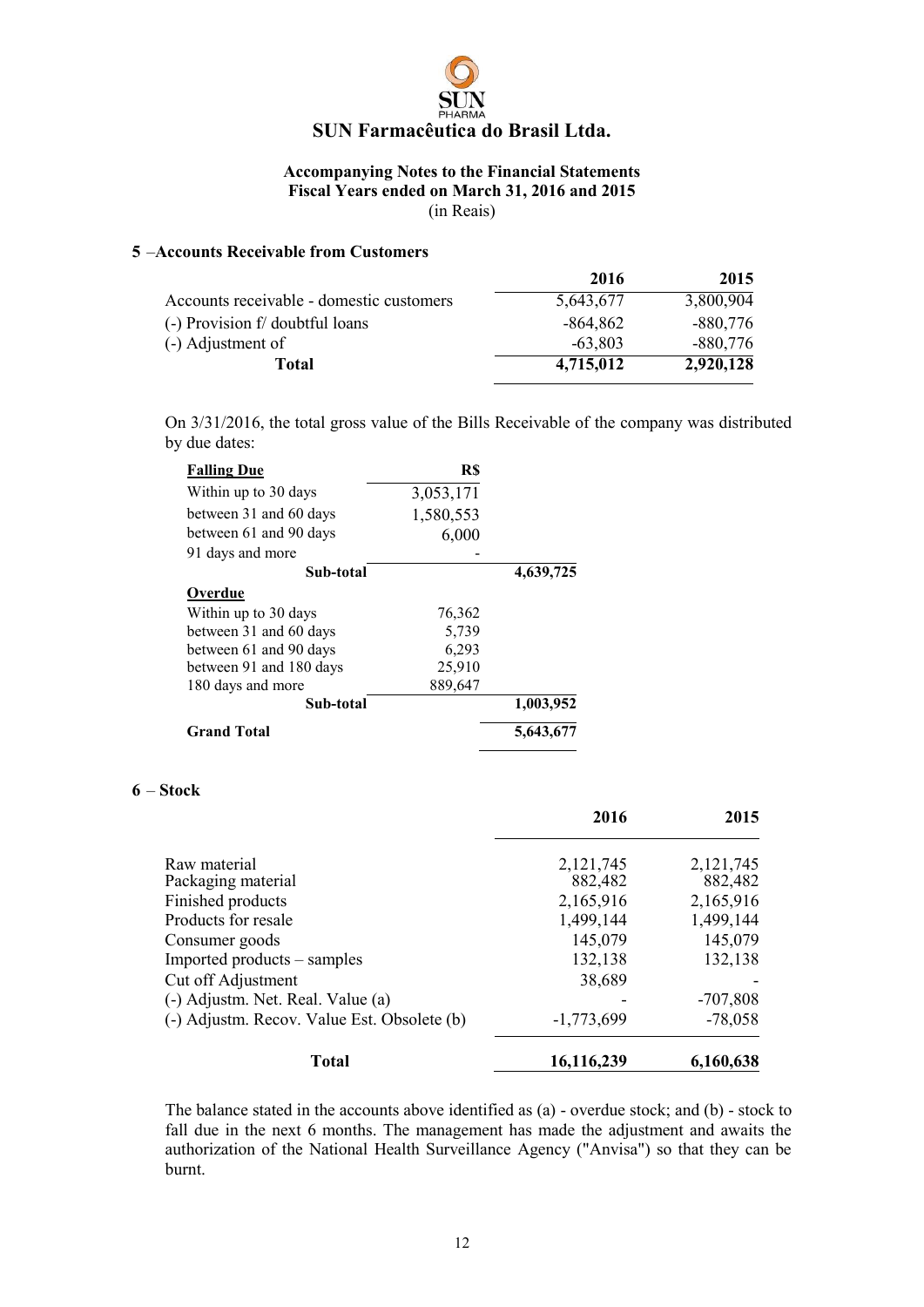

# **7** – **Other Credits**

|                               | 2016    | 2015      |
|-------------------------------|---------|-----------|
| Advance payments to employees | 6.024   | 2,325     |
| Advance payments to suppliers | 241,947 | 954,196   |
| Other credits                 | 30,702  | 53,678    |
| Total                         | 278,673 | 1,010,199 |

Balance principally made up of advance payments to foreign suppliers relating to the purchase of raw material and medicals for resale.

# **8** – **Fixed Assets**

|                                            |         |            |                        | 2016      | 2015                               |
|--------------------------------------------|---------|------------|------------------------|-----------|------------------------------------|
|                                            | Rate    |            | $\left( \cdot \right)$ |           |                                    |
|                                            | Annual  |            | Infl.adj. Accumulated  |           | <b>Balance</b>                     |
| <b>Description</b>                         | Deprec. | Cost       | Deprec.                | Total     | <b>Previous</b>                    |
| Lands                                      |         | 118,000    |                        | 118,000   | 118,000                            |
| <b>Buildings</b>                           | $4\%$   | 6,501,201  | $-1,626,436$           | 4,874,765 | 5,134,813                          |
| Facilities                                 | 10%     | 1,319,685  | $-580,141$             | 739,544   | 819,783                            |
| Mach. Equipm. IT                           | 20%     | 481,524    | $-307,060$             | 174,464   | 200,953                            |
| Vehicles                                   | 20%     | 312,215    | $-136,903$             | 175,312   | 236,337                            |
| Mach. Equipm. Production                   | 10%     | 8,388,769  | $-3,513,217$           | 4,875,552 | 4,604,657                          |
| Furniture and Utensils                     | 10%     | 341,577    | $-128,708$             | 212,869   | 235,766                            |
| <b>Administrative Facilities</b>           | 10%     | 128,510    | $-78,524$              | 49,986    | 56,321                             |
| Tools, Devices                             | 20%     | 772,292    | $-416,248$             | 356,044   | 465,082                            |
| Mach. and Equipm. ongoing                  |         | 849,575    |                        | 849,575   | 159,506                            |
| <b>Subtotal Property Plant / Equipment</b> |         | 19,213,347 |                        |           | $-6,787,237$ 12,426,110 11,931,218 |
| <b>Impairment test</b>                     |         |            |                        | -42.924   |                                    |
| <b>Total Property Plant and Equipment</b>  |         |            |                        |           | - 12.383.186 11.931.218            |

The development of the balances of the fixed assets accounts in the period from April 1, 2015 to March 31, 2016 was as follows:

# **Detailed Cost Column**

| <b>Description</b>                        | <b>Useful Life</b> | Opening        | $^{(+)}$  | $(-)$                        | balance               |
|-------------------------------------------|--------------------|----------------|-----------|------------------------------|-----------------------|
|                                           | (in years)         | <b>Balance</b> | <b>In</b> | Out                          | 03/2016               |
| Lands                                     |                    | 118,000        |           |                              | 118,000               |
| <b>Buildings</b>                          | 25                 | 6,501,201      |           | $\qquad \qquad \blacksquare$ | 6,501,201             |
| Facilities                                | 10                 | 1,174,243      | 154,675   | $-9,233$                     | 1,319,685             |
| Mach. Equipm. IT                          | 5                  | 492,168        | 53,226    | $-63,870$                    | 481,524               |
| Vehicles                                  | 5                  | 312,215        | $\theta$  |                              | 312,215               |
| Mach. Equipm. Production                  | 10                 | 7,421,944      | 996,164   | $-29.339$                    | 8,388,769             |
| <b>Furniture and Utensils</b>             | 10                 | 359,898        | 36,288    | $-54,609$                    | 341,576               |
| <b>Administrative Facilities</b>          | 10                 | 145,411        | 11,412    | $-28,312$                    | 128,511               |
| Tools, Devices                            | 20                 | 849,950        | 7,022     | $-84,680$                    | 772,292               |
| Mach. and Equipm. Ongoing.                |                    | 159,506        | 690,069   |                              | 849,575               |
| <b>Total Property Plant and Equipment</b> |                    | 17,534,536     | 1,948,855 |                              | $-270,044$ 19,213,347 |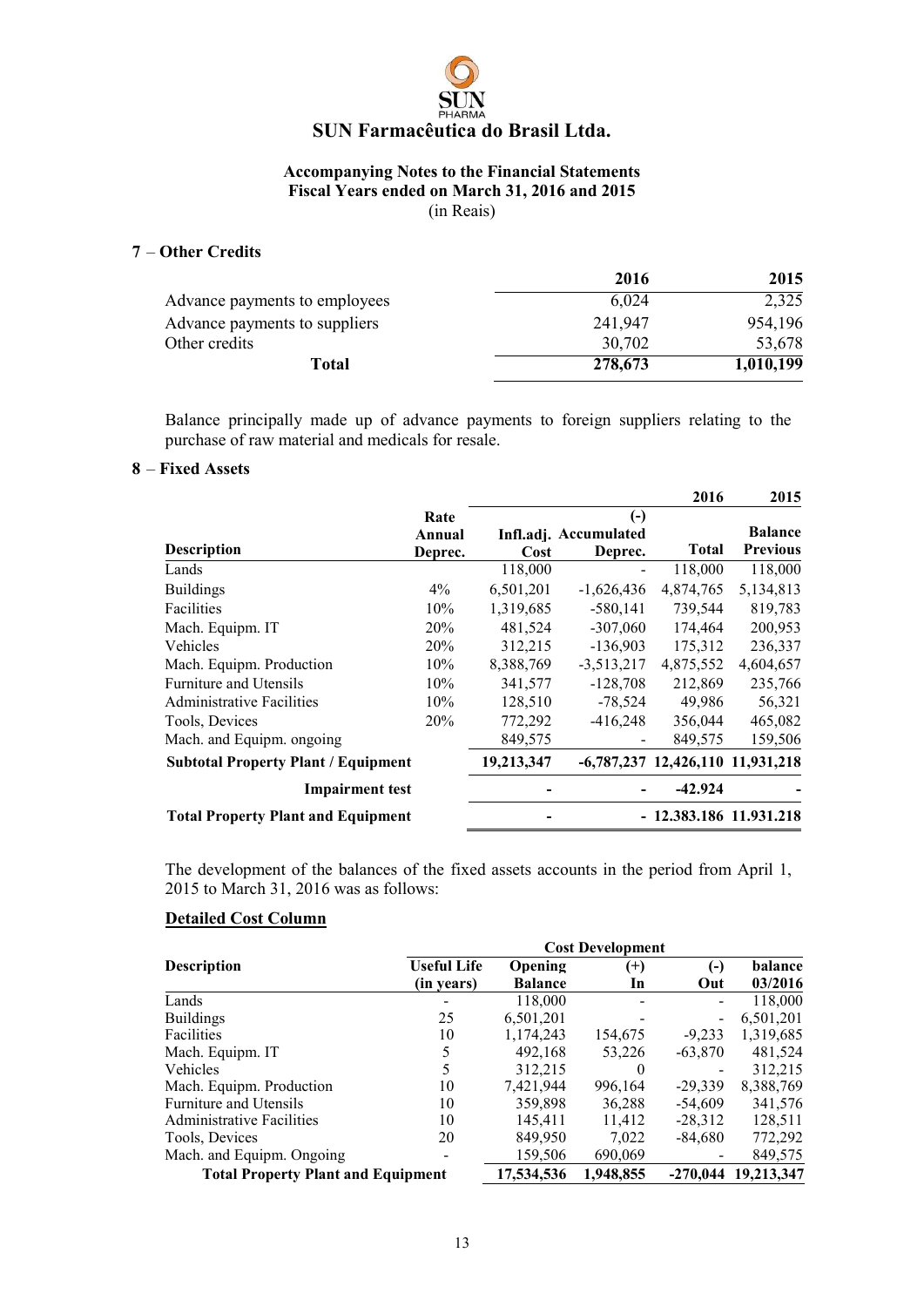# **Accompanying Notes to the Financial Statements Fiscal Years ended on March 31, 2016 and 2015** (in Reais)

# **Detailed Depreciation Column**

|                                  | <b>Depreciation Development</b> |                           |                |                |                           |  |
|----------------------------------|---------------------------------|---------------------------|----------------|----------------|---------------------------|--|
| <b>Description</b>               | Annual<br>Deprec.<br>Rate       | Opening<br><b>Balance</b> | $^{(+)}$<br>In | $(-)$<br>Out   | <b>Balance</b><br>03/2016 |  |
| <b>Buildings</b>                 | $4\%$                           | 1,366,388                 | 260,048        | $\blacksquare$ | 1,626,436                 |  |
| <b>Facilities</b>                | 10%                             | 454,460                   | 130,694        | 5.013          | 580,141                   |  |
| Mach. Equipm. IT                 | 20%                             | 291,216                   | 72,958         | 57,113         | 307,061                   |  |
| <b>Vehicles</b>                  | 20%                             | 75,878                    | 61,025         |                | 136,903                   |  |
| Mach. Equipm. Production         | 10%                             | 2,817,286                 | 719,549        | 23,619         | 3,513,217                 |  |
| Furniture and Utensils           | 10%                             | 124,132                   | 35,330         | 30,754         | 128,708                   |  |
| <b>Administrative Facilities</b> | 10%                             | 89,090                    | 12,723         | 23,289         | 78,524                    |  |
| Tools, Devices                   | 20%                             | 384,868                   | 84.107         | 52,727         | 416,248                   |  |
| <b>Total Depreciation</b>        |                                 | 5,603,318                 | 1.376.434      | 192,515        | 6,787,237                 |  |

# **Detailed Impairment Test**

|                                  | Opening<br><b>Balance</b> | $^{(+)}$ | H.       | <b>Balance</b> |
|----------------------------------|---------------------------|----------|----------|----------------|
| <b>Descriptions</b>              |                           | In       | Out      | 03/2016        |
| Facilities                       |                           |          | $-6,580$ | $-6,580$       |
| Mach. Equipm. IT                 |                           |          | $-2,266$ | $-2,266$       |
| Vehicles                         | -                         |          | $-2,048$ | $-2,048$       |
| Mach. Equipm. Production         |                           |          | 23,391   | $-23,391$      |
| <b>Furniture and Utensils</b>    | -                         |          | $-1,442$ | $-1,442$       |
| <b>Administrative Facilities</b> |                           |          | $-7,197$ | $-7,197$       |
| <b>Impairment Total</b>          |                           |          | 2.924    | .2.924         |

# **9** – **Intangible Assets**

|                                |                  |         |                             | 2016         | 2015            |
|--------------------------------|------------------|---------|-----------------------------|--------------|-----------------|
|                                | Annual<br>Amort. |         | (-)<br>Accumulated          |              | <b>Previous</b> |
| <b>Description</b>             | Rate             |         | Infl.adj. Cost Amortization | <b>Total</b> | <b>Balance</b>  |
| <b>Appliance Systems</b>       | 20%              | 112,188 | $-89.103$                   | 23,085       | 37,847          |
| <b>Trademarks and Patents</b>  |                  | 7.825   |                             | 7.825        | 7,825           |
| <b>Total Intangible Assets</b> |                  | 120,013 | $-89,103$                   | 30,910       | 45,672          |

The development of the balances of the intangible asset accounts in the period from April 1, 2015 to March 31, 2016 was as follows: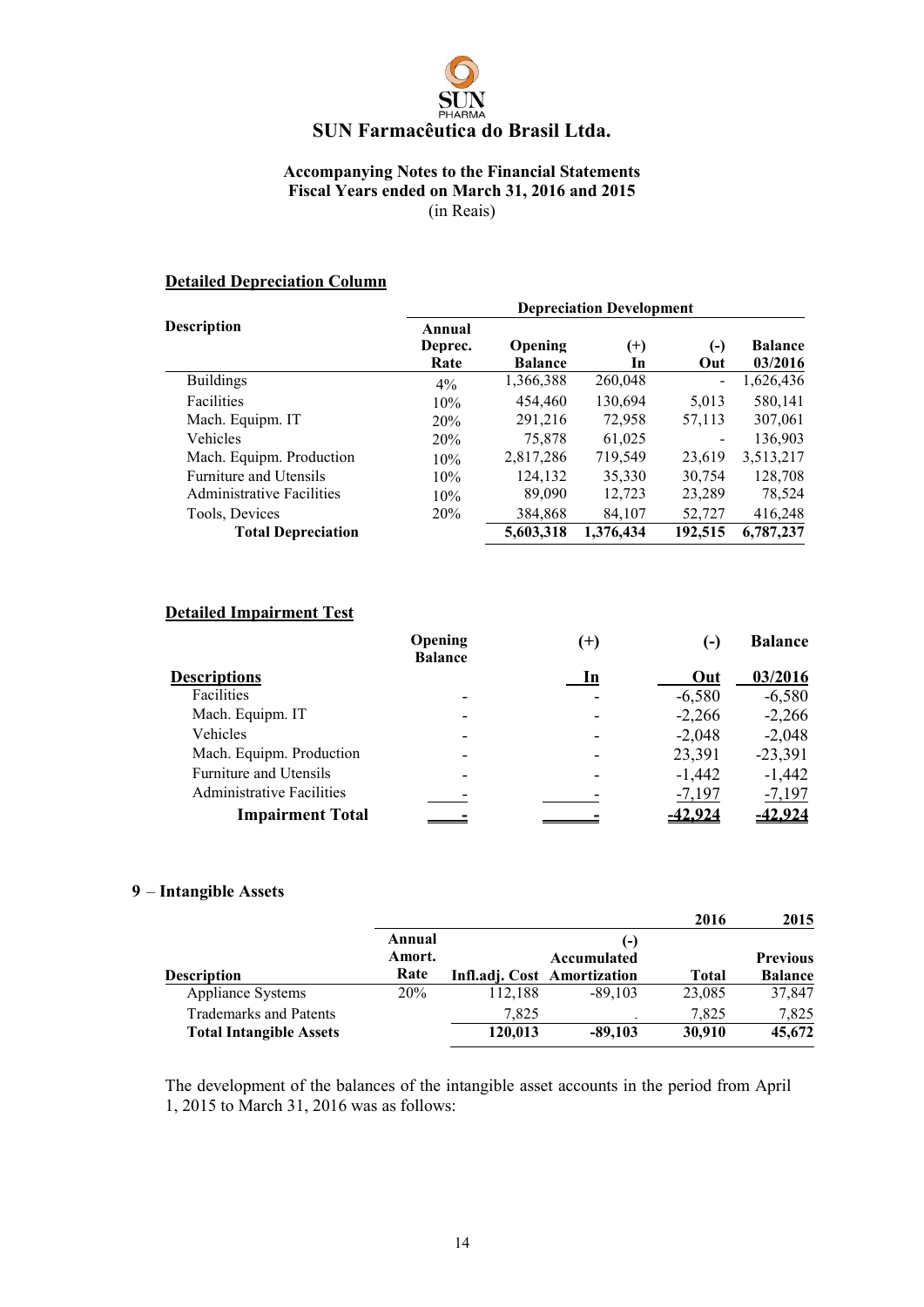

# **Detailed Cost Column**

|                                |                                  |                    | <b>Cost Development</b> |              |                    |
|--------------------------------|----------------------------------|--------------------|-------------------------|--------------|--------------------|
| <b>Description</b>             | <b>Useful Life</b><br>(in vears) | Opening<br>balance | (+)<br>In               | $(-)$<br>Out | balance<br>03/2016 |
| <b>Appliance Systems</b>       |                                  | 112.431            |                         | 0.243        | 112.188            |
| <b>Trademarks and Patents</b>  | -                                | 7.825              |                         | -            | 7.825              |
| <b>Total Intangible Assets</b> |                                  | 120,256            |                         | $0.243 -$    | 120.013            |

# **Detailed Amortization Column**

|                           | <b>Depreciation Development</b> |                                  |                |              |                           |
|---------------------------|---------------------------------|----------------------------------|----------------|--------------|---------------------------|
| <b>Description</b>        | Annual<br>Deprec.<br>Rate       | <b>Opening</b><br><b>Balance</b> | $^{(+)}$<br>In | $(-)$<br>Out | <b>Balance</b><br>03/2015 |
| Appliance Systems         | 20%                             | 74.584                           | 14.762         | 0.243        | 89.103                    |
| <b>Total Depreciation</b> |                                 | 74,584                           | 14.762         | $0.243 -$    | 89,103                    |

# **10** – **Loans and Financing**

|                              |                 |                |         | 2016    |         | 2015    |
|------------------------------|-----------------|----------------|---------|---------|---------|---------|
|                              |                 |                |         | No      |         | No.     |
| <b>Domestic Institutions</b> | <b>Maturity</b> | <b>Charges</b> | Current | Current | Current | Current |
| Banco do Brasil S.A. - OK    | 12/1/2016       | $100\%$ p.y.   | 339.900 | 0       | 509.850 | 339,900 |
| <b>Loans and Financing</b>   |                 |                | 339,900 | 0       | 509,850 | 339,900 |

# Destination of the funds raised in national currency

The funds raised from Banco do Brasil S.A. are mainly destined for the acquisition of equipment and extension and modernization works of the production. The contracts represented by an Industrial Credit Bill (Constitutional Funds, CF) are secured by properties owned by partners of SUN Farmacêutica do Brasil Ltda.

# **11** – **Suppliers**

|                             | 2016         | 2015      |
|-----------------------------|--------------|-----------|
| Domestic Suppliers          | 453.661      | 528,764   |
| Foreign Affiliate Suppliers | 30,700,065   | 8,970,637 |
| Total                       | 31, 153, 726 | 9,499,401 |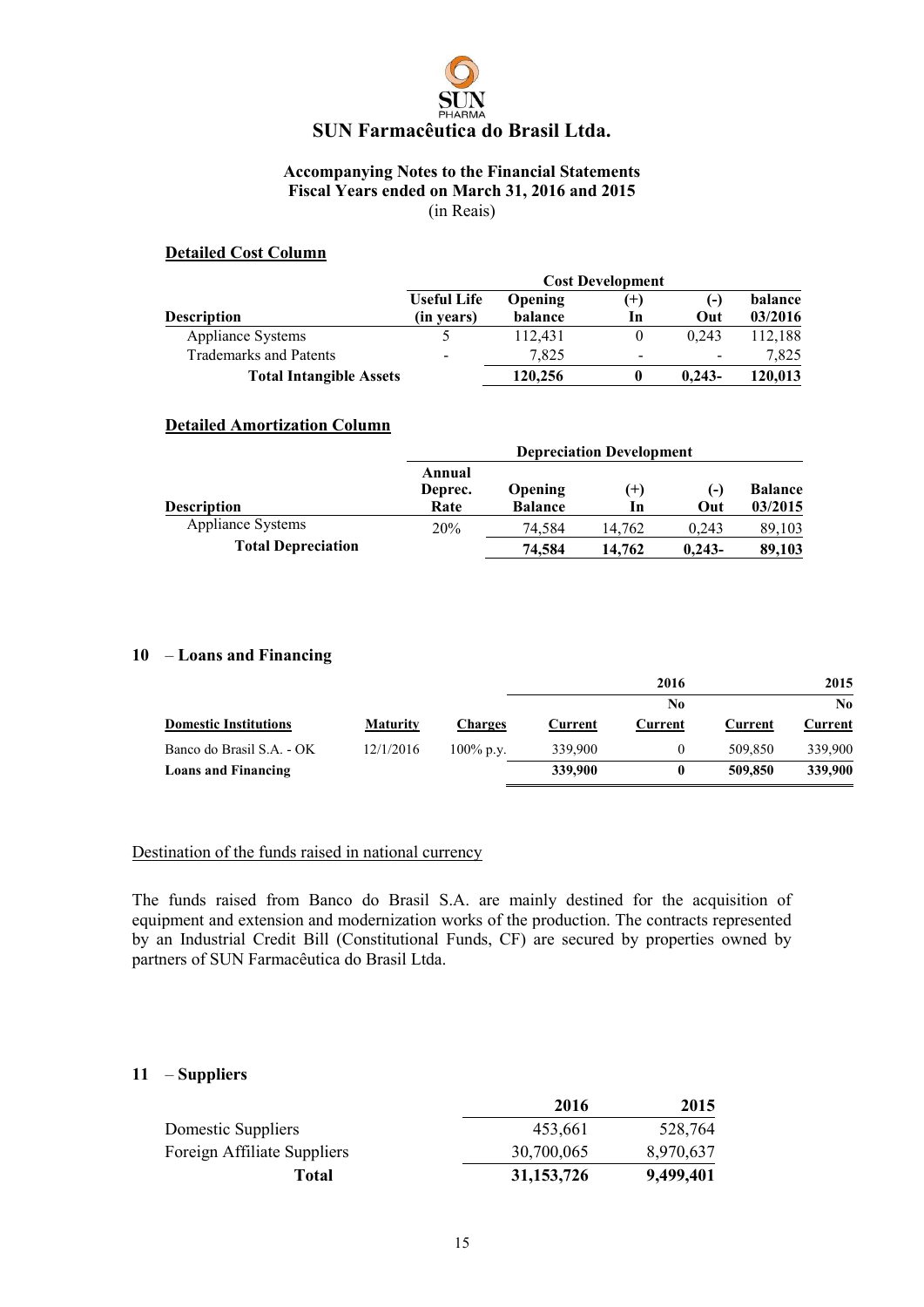

# **12** – **Social Charges**

|    |                                        | 2016      | 2015      |
|----|----------------------------------------|-----------|-----------|
|    | Wages and Salaries                     | 435,808   | 311,451   |
|    | Unempl. Comp. Fund ("FGTS") payable    | 52,208    | 81,956    |
|    | Natl. Soc. Sec. Inst. ("INSS") payable | 230,445   | 178,192   |
|    | Pens. Contr. over Turn.                | $\theta$  | 7,088     |
|    | Contract terminations payable          | 20,729    |           |
|    | $13th$ salary to pay                   | 191,097   | 109,220   |
|    | Vacation to pay                        | 950,515   | 485,078   |
|    | Provision for bonus Incentive          | 360,000   |           |
|    | <b>Total</b>                           | 2,240,802 | 1,172,985 |
| 13 | - Tax Obligations                      |           |           |
|    |                                        | 2016      | 2015      |
|    | Withholding Tax on payroll             | 181,343   | 102,790   |
|    | Others / Produzir (*)                  | 128,982   | 932,826   |
|    |                                        |           |           |

(\*) On August 28, 2006, the then TKS Farmacêutica Ltda., currently Sun Farmacêutica do Brasil Ltda., executed the Special Regime Agreement with the Government of the State of Goiás for the implementation of a special credit for investments in the extension of its industrial plant located in Goiânia. This tax incentive program of the Government of Goiás that aims at the reduction of the ICMS is called "PRODUZIR". In order to use this program, the beneficiary shall present industrial projects aiming at the expansion of the production capacity and at the generation of direct and indirect jobs.

**Total 310,325 1,035,616**

Produzir is the Program of the Government of the State of Goiás that provides an incentive for the deployment, expansion or revitalization of industries, stimulating investment, technological renovation and the increase of state competitiveness focusing on creation of jobs, income and reduction of the social and regional inequalities.

Works as funding with monthly installments of 73% of the Goods and Service Circulation Tax ("ICMS") due by the beneficiaries, making the production cost cheaper and their products more competitive on the market.

Everything that accumulates during a year of fruition will have a grace period of one year for payment. In the moment the accounts are settled, the discount factors shall be applied by means of audits, whereby the loan may be reduced (released) by up to 100%.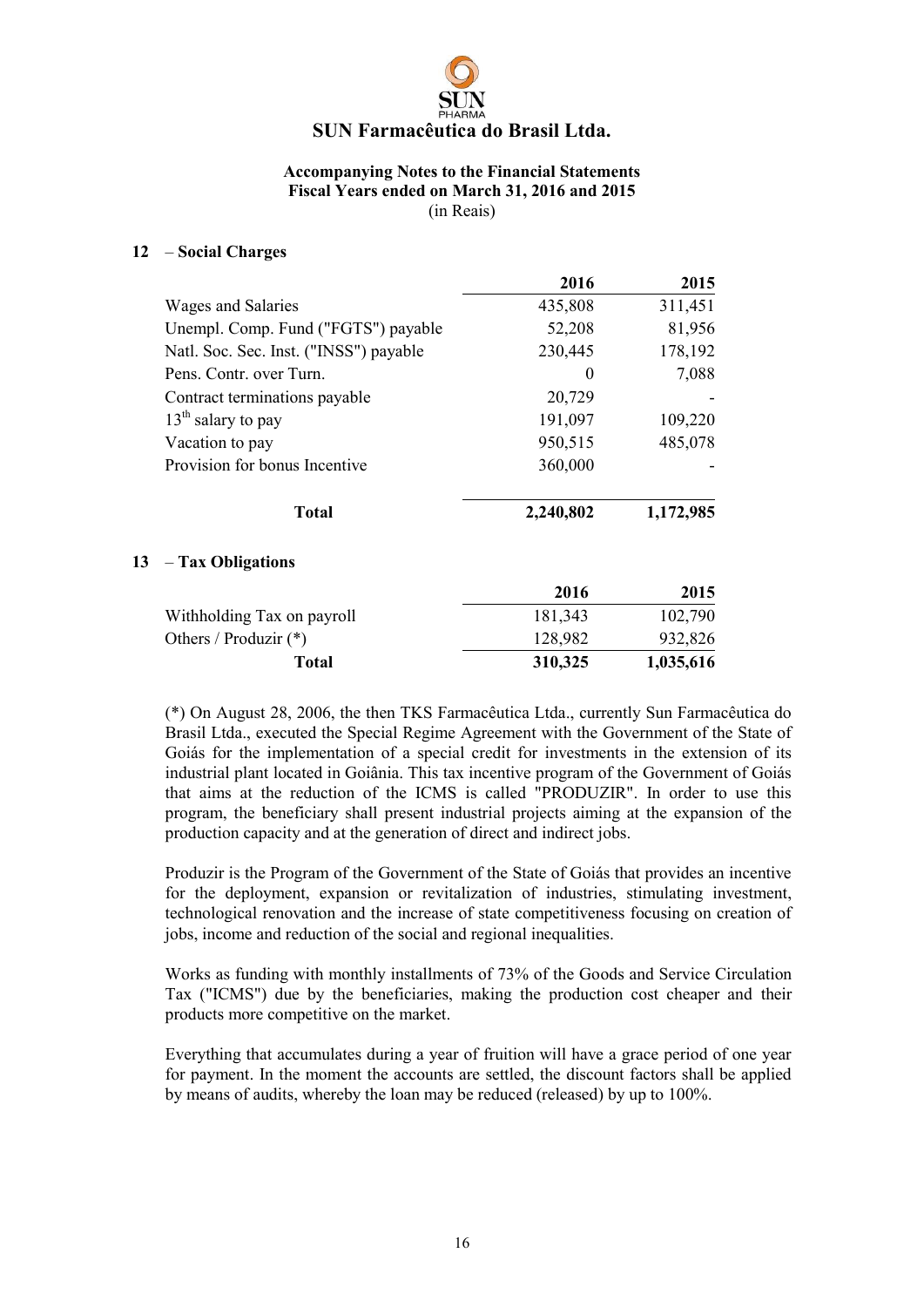

In order for the company to request the release of the balance due it shall record a request for a release audit with the Commissioner of PRODUZIR / FOMENTAR. The request shall be addressed to the Chairman of the Executive Commission of the Decision-Making Board of the PRODUZIR / FOMENTAR Program, on paper with the letterhead of the company, characterizing it in the best way possible.

The monthly assessed tax is booked, and annually a rendering of accounts process is set up that may result in the total or partial release of the tax due in the period. In this case, the calculated difference shall be paid.

# **14** – **Transactions with Related Parties**

|                                        | <b>Non-current Liabilities</b> |            |  |
|----------------------------------------|--------------------------------|------------|--|
|                                        | 2016                           | 2015       |  |
| <b>Loans</b>                           |                                |            |  |
| - Alkaloida Chemical ZRT               | 118,285,730                    | 93,916,889 |  |
| - Sun Global Pharmaceutical Industries | 3,275,806                      | 2,952,818  |  |
| Total                                  | 121,561,535                    | 96,869,707 |  |

On March 31, 2016, the outstanding balance in US Dollar (US\$) towards Alkaloida was made up of the amount of US\$ 33,236,598 with an interest rate of 4,80 p.y., normally the amounts due are renegotiated.

The balance due to Sun Global on March 31, 2016, amounts to US\$ 920,454; no interest is set forth, and at each maturity date renegotiations take place with the extension of the initial period of time.

In the period from April 1, 2015 to March 31, 2016, the members made loans to increase the cash flow of SUN PHARMA. The partner Alkaloida Chemical ZRT has made transfers in the amount of US\$ 2,250,000, made up as stated below:

| Date       | <b>Amount (US\$)</b> | <b>Interest Rate</b> | <b>Maturity</b> |
|------------|----------------------|----------------------|-----------------|
| 06/07/2015 | 500,000              | $4,80\%$ a.a.        | 11/07/2019      |
| 03/08/2015 | 250,000              | $4,80\%$ a.a         | 11/07/2019      |
| 16/09/2015 | 1,140,000            | $4,80\%$ a.a         | 11/07/2019      |
| 08/10/2015 | 360,000              | $4,80\%$ a.a         | 11/07/2019      |
| TOTAL      | 2,250,000            |                      |                 |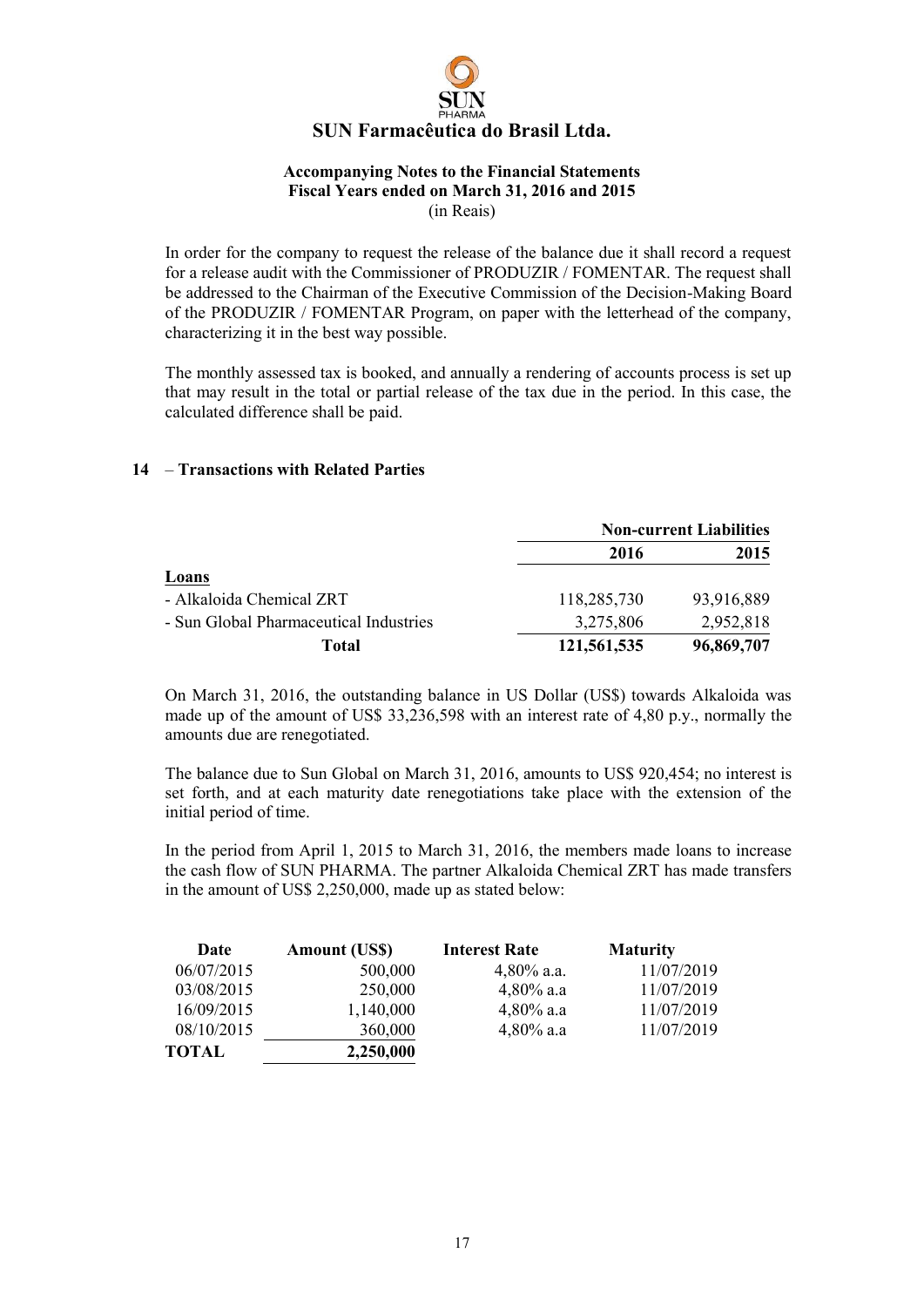

# **15** – **Contingencies**

Sun Farmacêutica do Brasil Ltda. is a party in lawsuits of labor and civil nature, as part of the normal course of its activities. Such contingencies are classified as likely losses.

Those lawsuits refer to actions filed by former employees that claim compensations. The labor contingency amount considers the survey conducted by our legal counselors and is mainly related to indirect terminations, salary / equal pay, pain and suffering and unhealthy work premium, compensation for occupational diseases, accidents at work and equal pay / accumulation of functions and unhealthy work.

The estimated amount is R\$ 33,000 thousand.

The company keeps a follow-up system for all administrative and court cases in which it appears as plaintiff or defendant, and, backed by the opinion of the legal counsels, classifies the actions in accordance with their likelihood of dismissal.

In this context, the civil contingencies, also assessed with a possible risk of loss, were not booked, whereby the principal cases are relating to provisional remedies, summonses, extrajudicial notifications, motions for clarification, tax deficiency notices, administrative proceedings, executions, collections, court-supervised and ordinary recoveries, in the amount of R\$ 486,590 thousand.

# **16** – **Net Equity**

# **Capital Stock**

The capital stock in the amount of R\$ 5,573,482 (R\$ 5,573,482 in 2015), totally subscribed and paid up, is represented by 5,573,482 units of ownership with a par value of one Real (R\$ 1.00) each and distributed as follows:

# **Subscribed Capital Stock**

|                                       |                          |           | Amount |
|---------------------------------------|--------------------------|-----------|--------|
| <b>Partners</b>                       | <b>Country of Origin</b> | 3/31/2016 | $\%$   |
| Alkaloida Chemical Company ZRT        | Hungary                  | 5,550,000 | 99.58  |
| Sun Pharma Global Inc.                | India                    | 19,463    | 0.35   |
| Sun Pharmaceutical Industries Limited | India                    | 4,019     | 0.07   |
|                                       |                          | 5,573,482 | 100.00 |

The capital was registered with the Brazilian Central Bank in order to enable the company to transfer profits abroad and to repatriate the foreign capital invested.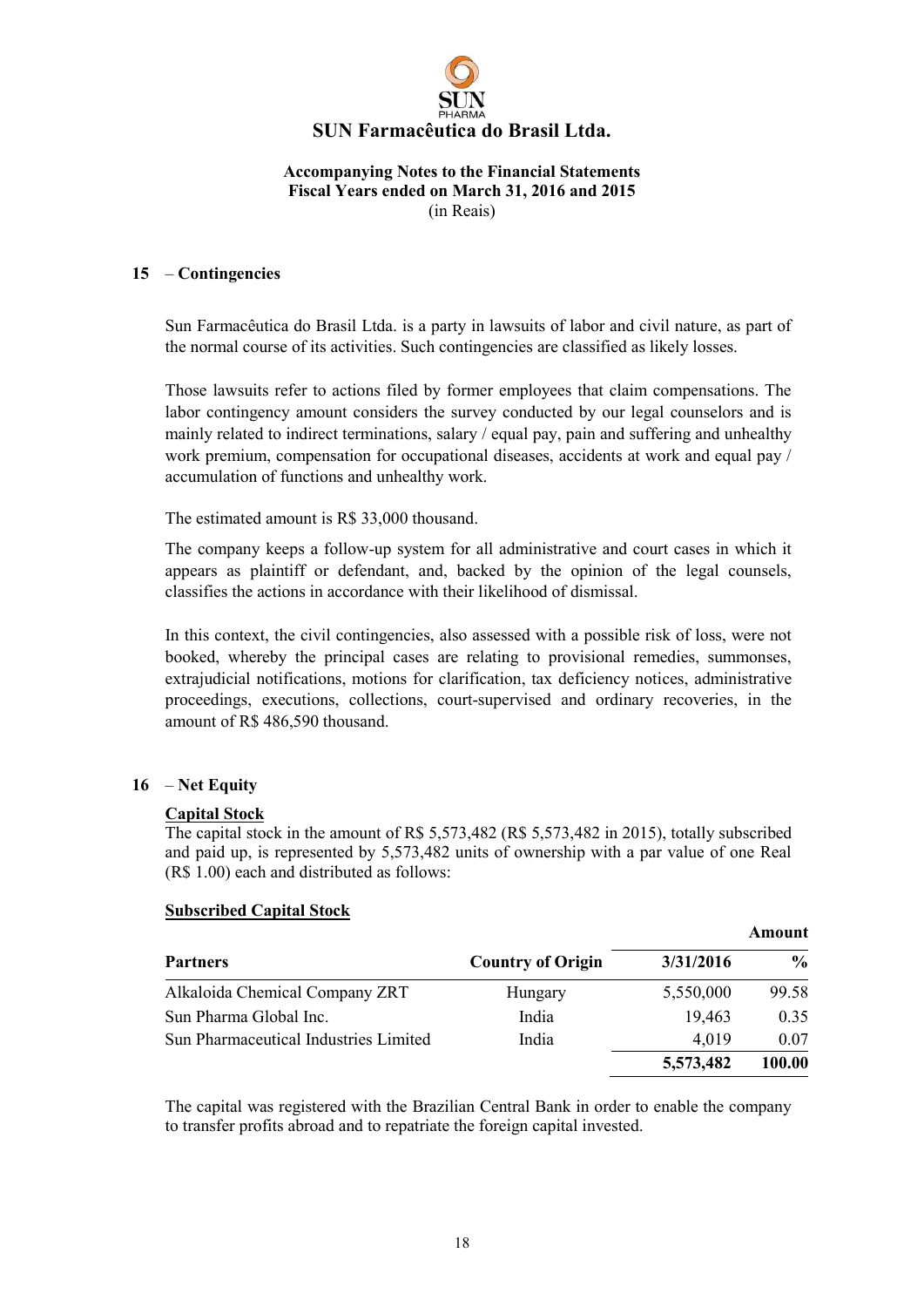

# **17** – **Financial Instruments**

# **(i) Identification and Valuation of the Financial instruments.**

The book balances of financial instruments, such as availabilities, accounts receivable, taxes recoverable, loans and financing, are substantially close to their correspondent market values, when compared to the amounts that could be obtained when selling on the public market or, if there are none, to the adjusted net present value based on the applicable interest rate on the market.

# **(ii) Credit risk**

Arising out of the possibility that the company might suffer losses due to default of its counter-parties or financial institutions where funds or financial investments are deposited. In order to mitigate these risks, the company analyzes the financial and equity situations of its operations, it also defines credit limits and permanently follows up on the open positions. With regard to financial institutions, the Management only carries out transactions with reputable and low-risk financial institutions, rated by rating agencies.

# **(iii) Price Risk of the Goods Sold or Produced or of the Supplies Acquired**

Arising out of the possibility that the market prices of the products commercialized by the company might fluctuate. Those price fluctuations may cause substantial changes to its revenues and costs. In order to mitigate those risks, the Management permanently monitors the local and international markets and tries to anticipate price movements.

# **(iv) Interest rate risk**

Arising out of the possibility that the company might have gains or losses due to fluctuations of the interest rate levied on its financial assets and liabilities. In order to mitigate this type of risk, the Management strives to diversify the fund raising in terms of pre-established or free interest rates.

# **(v) Exchange rate risk**

The associated risk arises out of the possibility that the company might suffer losses due to exchange rate fluctuations that increase the funds raised on the market. On March 31, 2016, the company had liabilities in foreign currency and had no financial instrument to hedge such exposure on that date.

# **(vi) Derivative Financial Instruments**

The company does not make use of financial instruments in index exchange (SWAP) transactions or that involve Derivatives transactions.

# **18** – **Insurance Coverage**

The company follows the policy of taking out insurance policies for the assets subject to risks in amounts considered sufficient to cover potential accidents, considering the nature of its activity.

On March 31, 2016, the insurance coverage against operating risks was R\$ 20,200,000.